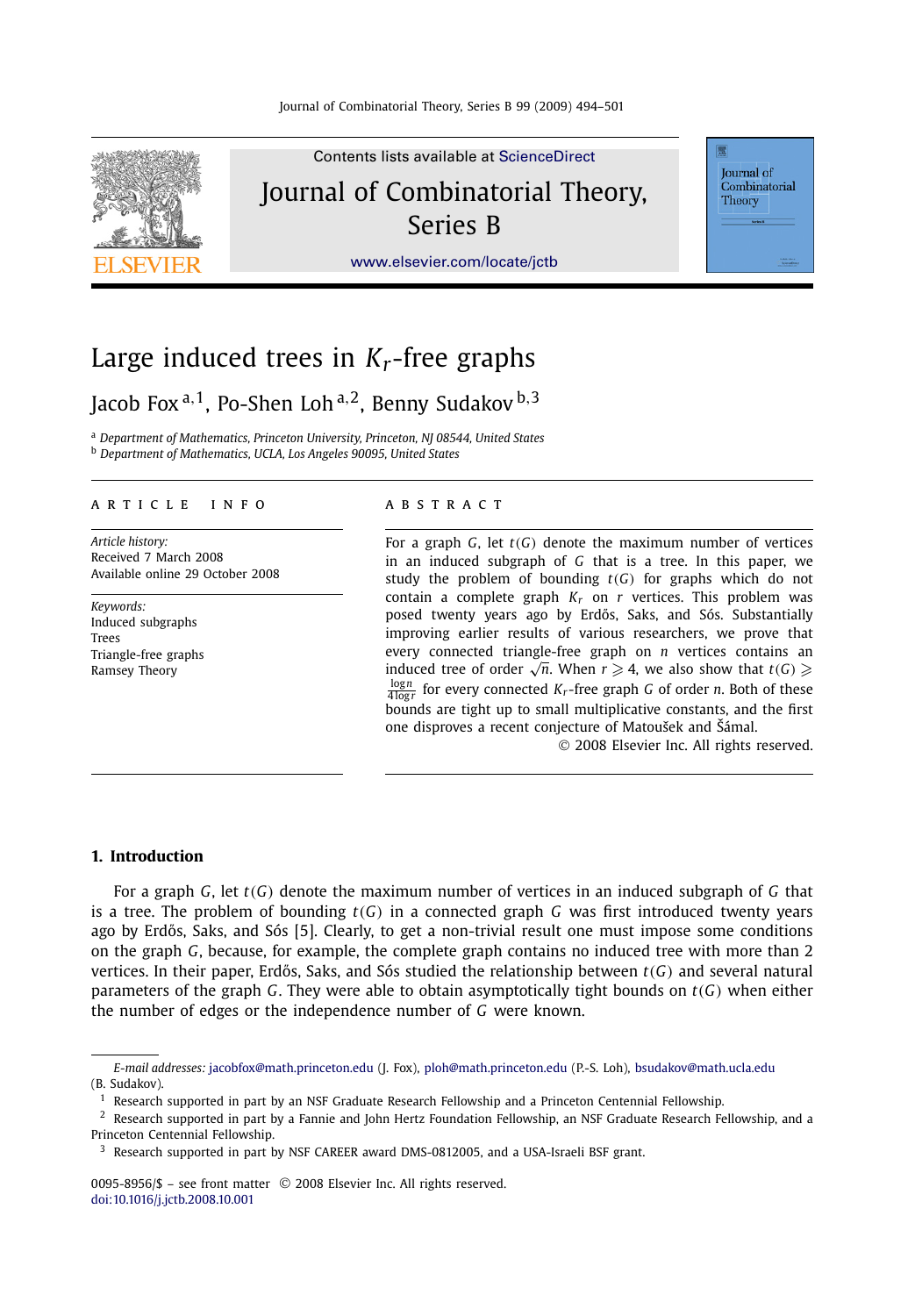Erdős, Saks, and Sós also considered the problem of estimating the size of the largest induced tree in graphs with no  $K_r$  (complete graph on *r* vertices). Let  $t_r(n)$  be the minimum value of  $t(G)$  over all connected *Kr* -free graphs *G* on *n* vertices. In particular, for triangle-free graphs, they proved that

$$
\Omega\bigg(\frac{\log n}{\log\log n}\bigg) \leqslant t_3(n) \leqslant O\big(\sqrt{n}\log n\big),
$$

and left as an interesting open problem the task of closing the wide gap between these two bounds.

The first significant progress on this question was made only recently by Matoušek and Šámal [15], who actually came to the problem of estimating  $t_3(n)$  from a different direction. Pultr had been studying forbidden configurations in Priestley spaces [2], and this led him to ask in [17] how large  $t(G)$  could be for connected bipartite graphs *G*. Let  $t_B(n)$  be the minimum value of  $t(G)$  over all connected bipartite graphs on *n* vertices. It is clear that  $t_3(n) \leqslant t_B(n)$ , so the result of Erdős, Saks, and Sós immediately gives a lower bound on  $t_B(n)$ .

Motivated by Pultr's question, Matoušek and Šámal studied  $t_B(n)$  and  $t_3(n)$ . They found the following nice construction which shows that  $t_3(n) \le t_B(n) < 2\sqrt{n} + 1$ . Let  $m = \sqrt{n}$ , and consider the graph with parts  $V_{-m+1}$ ,  $V_{-m+2}$ ,...,  $V_{m-1}$ , where  $|V_i| = m - |i|$ , and each consecutive pair of parts  $(V_i, V_{i+1})$  induces a complete bipartite graph. This graph is clearly bipartite with  $m^2 = n$  vertices, and it is easy to see that every induced tree in it has at most 2*m*−1 vertices. On the other hand, Matoušek it is easy to see that every induced tree in it has at most  $2m-1$  vertices. On the other hand, Matousek and Šámal were able to improve the lower bound on  $t_B(n)$  and  $t_3(n)$ , showing that  $t_3(n) \geqslant e^{c\sqrt{\log n}}$  for some constant *c*. Furthermore, they also proved that if there was even a single value of  $n_0$  for which  $t_3(n_0) < \sqrt{n_0}$ , then in fact  $t_3(n) \le O(n^\beta)$  for some constant *β* strictly below 1/2. The above fact led Matoušek and Šámal to conjecture that the true asymptotic behavior of  $t_3(n)$  was some positive power of *n* which is strictly smaller than 1*/*2.

Our first main result essentially solves this problem. It determines that the order of growth of both  $t_3(n)$  and  $t_B(n)$  is precisely  $\Theta(\sqrt{n})$ , disproving the conjecture of Matoušek and Šámal.

#### **Theorem 1.** Let G be a connected triangle-free graph on n vertices. Then  $t(G) \geq \sqrt{n}$ .

Furthermore, our approach can also be used to give asymptotically tight bounds on the size of the largest induced tree in  $K_r$ -free graphs for all remaining values of  $r$ . In their original paper, Erdős, Saks, and Sós gave an elegant construction which shows that  $t_r(n)$  for  $r \geq 4$  has only logarithmic growth. Indeed, let *T* be a balanced  $(r - 1)$ -regular tree, that is, a rooted tree in which all non-leaf vertices have degree  $r - 1$  and the depth of any two leaves differs by at most 1. Then the line graph<sup>4</sup>  $L(T)$  is clearly  $K_r$ -free, and one can easily check that induced trees in  $L(T)$  correspond to induced paths in  $T$ , which have only logarithmic length. Optimizing the choice of the parameters in this construction, one  $\text{can show that } t_r(n) \leqslant \frac{2\log(n-1)}{\log(r-2)} + 2.$  On the other hand, using Ramsey Theory, Erdős, Saks, and Sós also showed that  $t_r(n) \geqslant \frac{c_r \log n}{\log \log n}$ , where  $c_r$  is a constant factor depending only on *r*. Our second main result closes the gap between these two bounds as well, and determines the order of growth of *tr(n)* up to a small multiplicative constant.

**Theorem 2.** Let  $r\geqslant4$ , and let G be a connected graph on n vertices with no clique of size  $r$ . Then t $(G)\geqslant\frac{\log n}{4\log r}.$ 

One can also study induced *forests* rather than trees in  $K_r$ -free graphs. Let  $f_r(n)$  be the maximum number such that every  $K_r$ -free graph on *n* vertices contains an induced forest with at least  $f_r(n)$ vertices. Trivially we have  $f_r(n) \geq t_r(n)$ , but it appears that the size of the maximum induced forest in a graph is more closely related to another parameter. The *independence number α(G)* of a graph is the size of the largest independent set of vertices in *G*. Since an independent set is a forest and every forest is bipartite, the size of the largest induced forest in a graph *G* is at least  $\alpha(G)$  and at most  $2\alpha(G)$ . Using the best known upper bound for off-diagonal Ramsey numbers [1], for fixed  $r \geq 3$ 

<sup>4</sup> The vertices of *L(T )* are the edges of *T* , and two of them are adjacent if they share a vertex in *T* .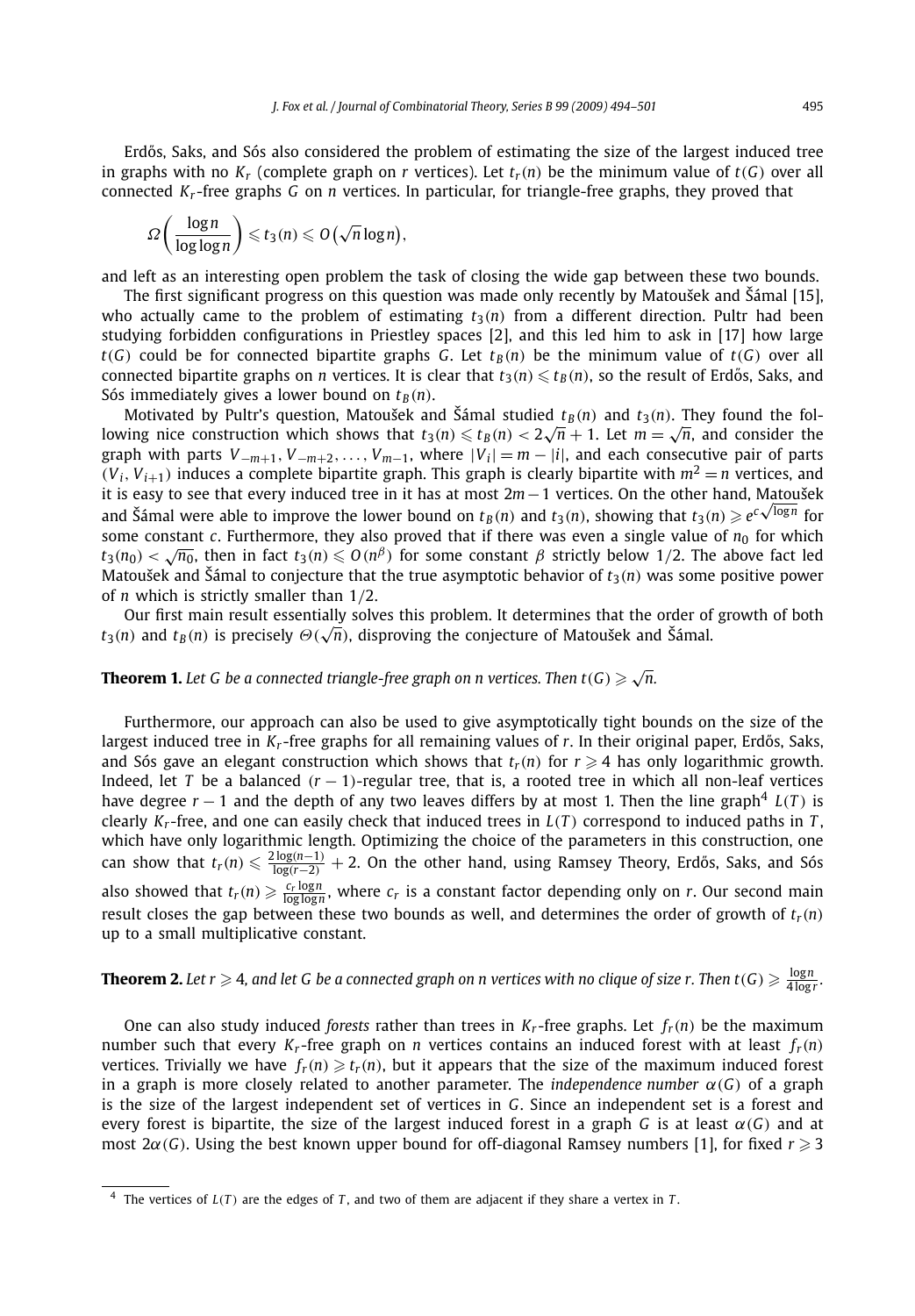and all  $n$  we have  $f_r(n)\geqslant cn^{\frac{1}{r-1}}\log^{\frac{r-2}{r-1}}n$  for some positive constant  $c.$  Hence,  $f_3(n)$  is larger than  $t_3(n)$ by a factor of  $c\sqrt{\log n}$ . Furthermore, for fixed  $r > 3$ ,  $f_r(n)$  and  $t_r(n)$  behave very differently, as  $f_r(n)$  is polynomial in *n* while  $t_r(n)$  is only logarithmic. This demonstrates that in  $K_r$ -free graphs the largest guaranteed induced forest is much larger than the largest guaranteed induced tree.

We close this introduction by mentioning some related research. Our work considers the Ramseytype problem of finding either a clique or a large induced tree. The similar problem of finding an induced copy of a *particular* tree *T* in a *Kr* -free graph was independently raised by Gyárfás [9] and Sumner [20]. They conjectured that for any fixed integer  $r$  and tree  $T$ , any graph with sufficiently large chromatic number (depending on *r* and *T* ) must contain either an *r*-clique or an induced copy of *T* . Note that the essential parameter for the graph *G* is now the chromatic number and not the number of vertices. Indeed, a complete bipartite graph has no clique of size 3, but contains only stars as induced subtrees. This conjecture is widely open, although some partial results were obtained in [10–12,18].

Induced trees were also studied in the context of sparse random graphs. This line of research was started by Erdős and Palka [4], who conjectured that for any constant  $c > 1$ , the random graph  $G(n, c/n)$  would with high probability contain an induced tree of order  $\gamma(c)n$ . This was solved by Fernandez de la Vega [6], and other variants of this result were obtained in [7,8,13,14,19]. In another regime, when the edge probability is  $p = c \log n/n$ , Palka and Rucinski [16] showed that the largest induced tree in  $G(n, p)$  has size  $\Theta(n \log \log n / \log n)$  with high probability.

The rest of this paper is organized as follows. In Section 2 we discuss the proof of Theorem 1, and show how to reduce it to an abstract optimization problem on certain bipartite graphs with weights on the vertices. The solution of this problem is provided in the following section. In Section 4, we show how to extend our argument to the case of  $K_r$ -free graphs with  $r \geq 4$ , and prove our second result, Theorem 2. The final section of the paper contains a few concluding remarks. Throughout our paper, we will omit floor and ceiling signs whenever they are not essential, to improve clarity of presentation.

#### **2. Triangle-free graphs**

The main idea in the proof of Theorem 1 is to use induction to prove a slightly<sup>5</sup> stronger statement. Instead of finding a single induced tree, we show that no matter which vertex *v* of the graph we choose, there exists a large induced tree which contains *v*. More precisely, we prove that any connected, triangle-free graph with  $n + 1$  vertices contains an induced tree of size  $\sqrt{n} + 1$  through any given vertex.

This is obviously true for  $n = 1$ , which serves as the base of our induction. It remains to prove the statement for general  $n \ge 2$ , while assuming its truth for all smaller values of *n*. So, let  $G = (V, E)$ be an arbitrary connected triangle-free graph with  $n + 1$  vertices, and fix an arbitrary vertex  $v \in V$ . We will find a large induced tree through *v*. Note that since *G* is triangle-free, {*v*} ∪ *N(v)* induces a star. Therefore, we may assume that the size of the neighborhood satisfies  $|N(v)| < \sqrt{n}$ , or else we are done.

Consider the subgraph of *G* induced by  $V \setminus (\{v\} \cup N(v))$ . It decomposes into connected components, whose vertex sets we call  $V_1, \ldots, V_m$ . Now suppose that we could find a subset  $U \subset N(v)$ , and a subset  $I \subset [m]$ , with the following properties:

- (i) For each  $i \in I$ , there is exactly one  $u \in U$  which is adjacent to at least one vertex in  $V_i$ . Let us denote this vertex by *u(i)*.
- (ii) The sum  $\sum_{i \in I} \sqrt{|V_i|}$  is at least  $\sqrt{|V_1 \cup \cdots \cup V_m|}$ .

Then, for each *i* ∈ *I*, we could apply the induction hypothesis to the connected subgraph of *G* induced by  $\{u(i)\} \cup V_i$ . This would give an induced tree  $T_i$  containing  $u(i)$ , of size  $1 + \sqrt{|V_i|}$ . Furthermore, it is easy to see that the union of  $\{v\}$  with all of the above constructed trees  $T_i$  is also an induced tree.

<sup>5</sup> We will discuss the relative strength of this statement in detail in our concluding remarks.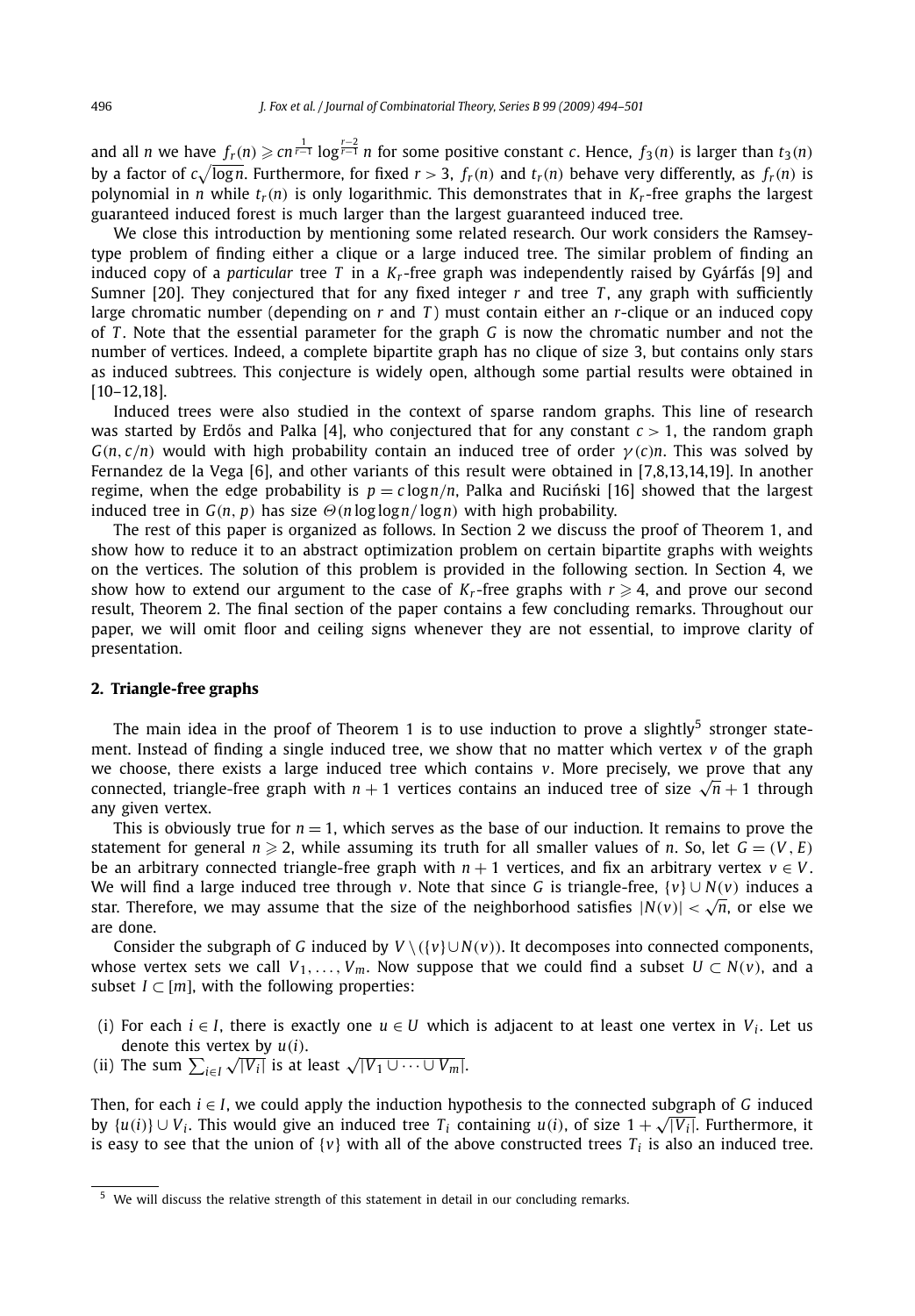Indeed, since each  $V_i$  is a maximal connected component, there are no edges between the  $T_i$ , and since *G* is triangle-free, there are no edges inside  $U \subset N(v)$ . Therefore, we will have an induced tree with total size at least:

$$
\left| \{v\} \right| + \left| \{u(i): i \in I\} \right| + \sum_{i \in I} \sqrt{|V_i|} \ge 1 + 1 + \sqrt{|V_1 \cup \dots \cup V_m|}
$$

$$
= 2 + \sqrt{|V \setminus ((v_i \cup N(v))|)}
$$

$$
\ge 2 + \sqrt{(n+1) - 1 - \sqrt{n}}
$$

$$
\ge 1 + \sqrt{n},
$$

as desired. Thus, the following abstract lemma completes the proof.

**Lemma 1.** *Consider a bipartite graph with sides A and B, with the property that each vertex in B has degree at least* 1*. Let each vertex i* ∈ *B* have an associated weight  $w_i \ge 0$ . We call a subset  $H \subset A ∪ B$  **admissible** if each *vertex v* ∈ *B* ∩ *H* has exactly one neighbor in *A* ∩ *H*. Then there exists an admissible H with  $\sum_{i \in B \cap H} \sqrt{w_i} \ge$  $\sqrt{\sum_{i\in B} w_i}$ .

The connection between this lemma and our required selection of  $I \subset [m]$  and  $U \subset N(v)$  is clear. The sides *A* and *B* correspond to the sets  $N(v)$  and [m], respectively, and the weights  $w_i$  are precisely the sizes of the connected components  $|V_i|$ . The requirement that each vertex in *B* has degree at least 1 is satisfied by the fact that *G* is connected, and so each component  $V_i$  has at least one neighbor in  $N(v)$ . Therefore, this lemma will indeed complete the proof of Theorem 1.

#### **3. Main lemma**

Before proving our main lemma, Lemma 1, let us discuss an easy special case which we will actually need later in our study of  $K_r$ -free graphs when  $r \geq 4$ . Observe that if the weights  $w_i$  in Lemma 1 were roughly equal, then one way to control the objective *i*∈*B*∩*H* <sup>√</sup>*wi* would be to find a lower bound on  $|B \cap H|$ . This motivates the following claim, which we record for later use.

**Lemma 2.** *Consider a bipartite graph with sides A and B, with the property that each vertex in B has degree at least* 1*. We still call a subset H* ⊂ *A* ∪ *B admissible if each vertex v* ∈ *B* ∩ *H has exactly one neighbor in A*  $\cap$  *H*. Then there exists an admissible *H* with  $|B \cap H| \ge \sqrt{|B|}$ .

**Proof.** The key observation, which we will also use in the proof of Lemma 1, is that we may assume that every  $v \in A$  has some vertex  $w \in B$  which is adjacent only to *v*. Indeed, suppose this is not the case, and every neighbor of *v* has additional neighbors in *A*. Then, deleting *v* from *A* will not break the hypothesis of the lemma. Therefore, after repeatedly performing this reduction, we obtain a bipartite graph in which every vertex *v* ∈ *A* has a neighbor in *B* that sees only *v*. Notice that this implies that there is an induced matching between *A* and some subset  $B' \subset B$ .

If  $|A| ≥ √ |B|$ , then the induced matching immediately yields an admissible set  $H = A ∪ B'$  which satisfies the assertion. On the other hand, when  $|A| < \sqrt{|B|}$ , there is a vertex in *A* with degree at least <sup>√</sup>*B*. Indeed, since every vertex in *<sup>B</sup>* has degree at least 1, the total number of edges in the bipartite graph is at least |*B*|, and therefore some vertex  $v \in A$  has degree  $\geq |B|/|A| > \sqrt{B}$ . The induced star  $H = \{v\} \cup N(v)$  provides the desired admissible set.  $□$ 

We pause now to remark that Lemma 2 is far from being sharp. In fact, it is always possible to find an admissible *H* with  $|H \cap B| \ge \Omega(|B|/\log|B|)$ , and this is tight. Although we do not need this result for our proof we sketch it here for the sake of completeness. By the reduction in the proof of Lemma 2, we may assume that there is an induced matching between *A* and a subset  $B' \subset B$ . In particular, this implies that all degrees in *B* are at most  $|A| = |B'| \leq |B|$ . The set of possible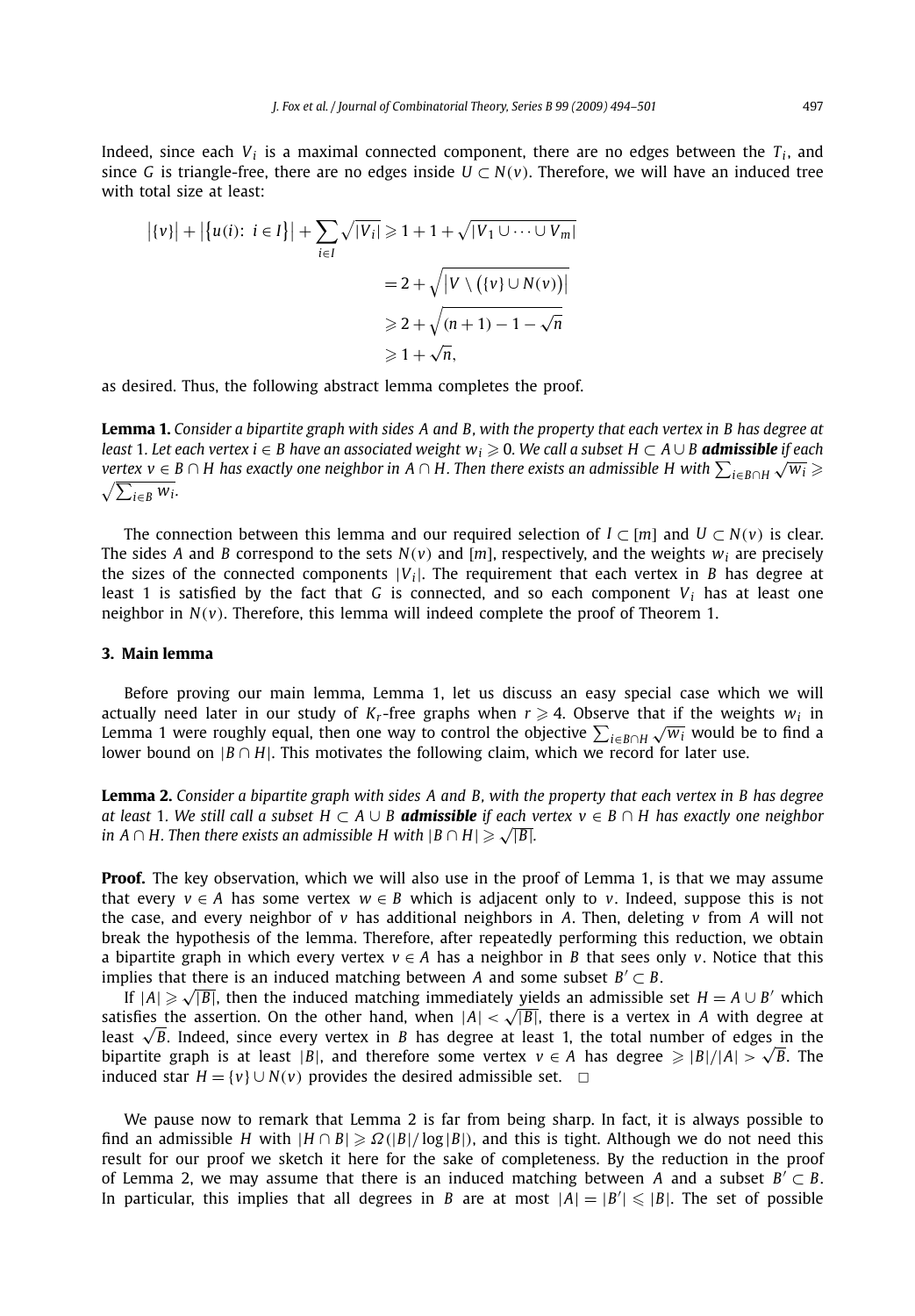degrees  $\{1, 2, ..., |B|\}$  is covered by the family of log<sub>2</sub> |B| dyadic intervals  $I_k = [2^k, 2^{k+1}]$ , so there must be some  $I_k$  with the property that at least  $|B|/\log_2 |B|$  vertices of *B* have degrees in  $I_k$ . Sample a random subset *A'* ⊂ *A* by taking each vertex independently with probability  $p = 2^{-k-1}$ , and let  $B''$  be the set of all vertices in  $B$  that are adjacent to exactly one vertex in  $A'$ . It is clear that *H* =  $A' \cup B''$  is admissible, so it remains to control  $|B''|$ . Any vertex  $v \in B$  has probability exactly  $\mathbb{P}[\text{Bin}(d(v), 2^{-k-1}) = 1] = d(v)2^{-k-1}(1 - 2^{-k-1})^{d(v)-1}$  of being chosen for B''. Since  $I_k = [2^k, 2^{k+1}]$ , when  $d(v) \in I_k$  this probability is bounded from below by an absolute constant (one can take 1/8). Hence the expected size of *B''* is at least  $\Omega(|I_k|) \ge \Omega(|B|/\log|B|)$ , which implies that there must exist some choice of *A'* and *B*<sup>*''*</sup> that satisfy this bound.

The following construction shows that this bound is asymptotically tight. Choose integers  $m = 2^k$ , let  $A = \mathbb{Z}/m\mathbb{Z}$ , and let  $B = B_0 \cup \cdots \cup B_k$ , where each  $B_i = \{b_{i,1}, \ldots, b_{i,m}\}$ . Let each  $b_{i,j}$  be adjacent to precisely  $\{i, i+1, \ldots, i+2^j-1\} \in A$ , where we reduce everything modulo *m*. This has  $|B| = (k+1)m$ *Θ(m* log*m)*, but it is not too difficult to verify that any admissible *H* has |*H* ∩ *B*| *<* 2*m*.

#### *3.1. Proof of Lemma 1*

Unfortunately, Lemma 2 is insufficient in general for our application, because in our triangle-free graph, the sizes of the connected components  $V_i$  of  $V \setminus (\{v\} \cup N(v))$  may differ wildly. For this, we need its weighted variant, which we prove in this section. The main trick in the proof is to vary the weights, which leads us to study the following function.

**Definition 1.** Let *G* be a bipartite graph with vertex set *A* ∪ *B*. For notational convenience, let the vertices of *B* be named {1*,* 2*,...,m*}. Then, we define

$$
F_G(w_1,\ldots,w_m)=\max_{\text{admissible }H\subset A\cup B}\sum_{i\in B\cap H}\sqrt{w_i},
$$

where we still say that a nonempty subset *H* ⊂ *A* ∪ *B* is *admissible* when every vertex in *B* ∩ *H* has exactly one neighbor in *A* ∩ *H*.

Lemma 1 is thus equivalent to the statement that  $F_G(\mathbf{w}) \geqslant \sqrt{\sum_{i=1}^m w_i}$  for any collection of  $w_i \geqslant 0.$ Since this inequality is homogeneous in the  $w_i$ , from now on we will always assume that the weights have been normalized to sum to 1. It then suffices to show that  $F_G(\mathbf{w}) \geq 1$  for all **w** that satisfy the constraints  $w_i \ge 0$ ,  $\sum w_i = 1$ . Observe that this domain is now compact, and  $F_G$  is a maximum of a finite collection of continuous functions, hence continuous. Therefore, *FG* attains its infimum on this domain, which we will denote min**<sup>w</sup>** *FG* .

So, suppose for the sake of contradiction that we have some graph *G* of minimum order for which  $\min_{\mathbf{w}} F_G$  < 1. Graph *G* must have an induced matching between *A* and some subset  $B' \subset B$ , since otherwise we can use the same reduction argument as in the proof of Lemma 2 to obtain a contradiction to the minimality of *G*. Let  $(w_1, \ldots, w_m)$  be a minimizing assignment for  $F_G$ , satisfying the constraints  $w_i \ge 0$  and  $\sum w_i = 1$ . Note that actually all  $w_i$  must be strictly positive, or else we could delete a vertex *i* with  $w_i = 0$  to obtain a proper induced subgraph *G'* of *G* and a weight assignment **w**<sup> $\prime$ </sup> for which  $F_{G'}(\mathbf{w}') < 1$ , again contradicting the minimality of *G*.

We now exploit the fact that we have cast our problem in a continuous setting. Let us study the effect of performing the following perturbation on the weights.

**Stage 1.** For each  $i \in B'$ , let  $w'_i = w_i - \epsilon \sqrt{w_i}$ . For  $i \notin B'$ , let  $w'_i = w_i$ .

*.*

**Stage 2.** To compensate for the fact that  $\sum w_i' = 1 - \epsilon \sum_{j \in B'} \sqrt{w_j} < 1$ , renormalize by scaling up every weight by the same proportion. That is, for all  $i \in B$ , let

$$
w_i'' = \frac{w_i'}{1 - \epsilon \sum_{j \in B'} \sqrt{w_j}}
$$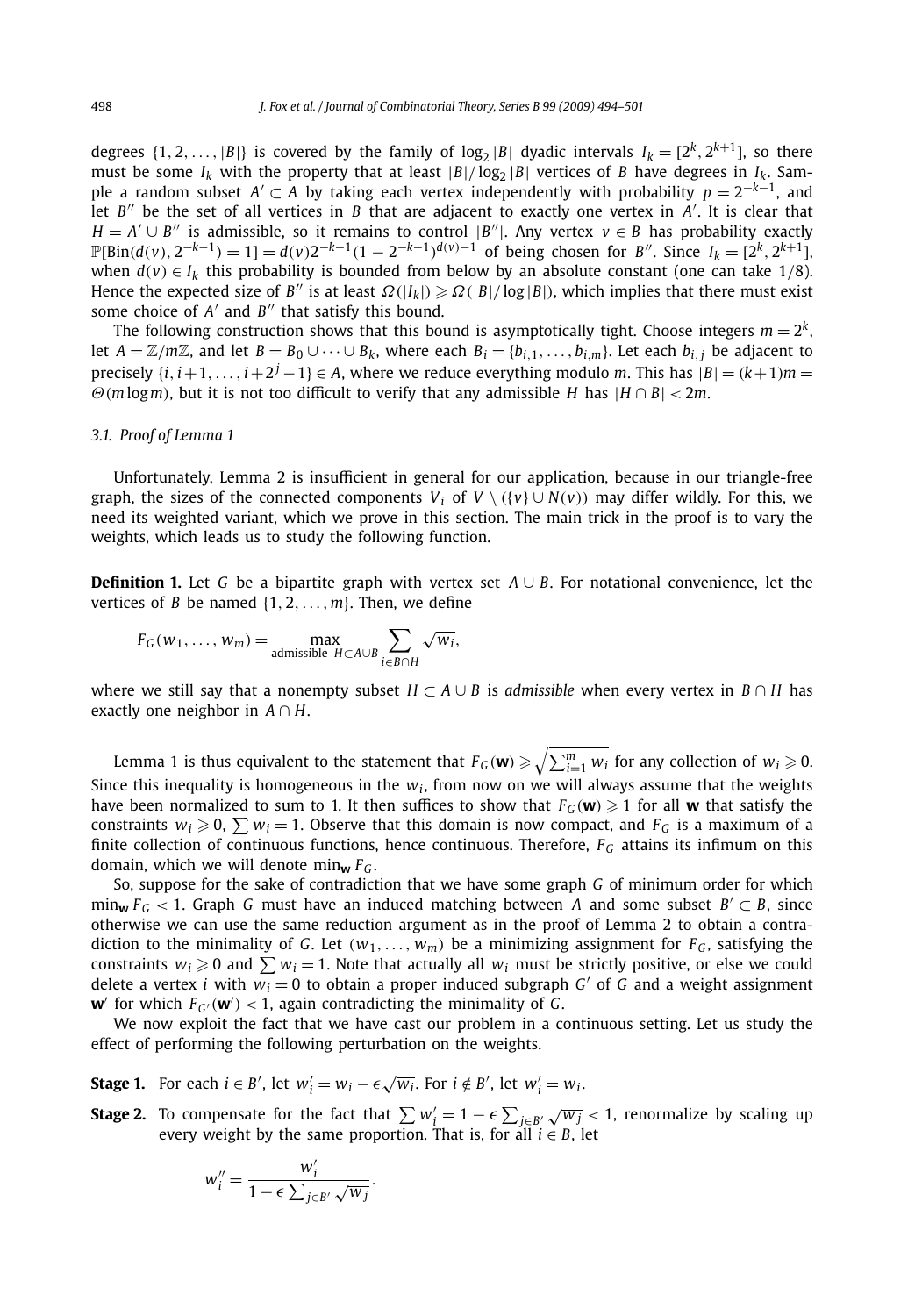Note that since all  $w_i > 0$ , for all sufficiently small  $\epsilon$ , all new  $w'_i$  are still positive. This perturbation is chosen in the particular way because for small  $\epsilon$  and  $i \in B'$ ,  $\sqrt{w'_i} = \sqrt{w_i} - \frac{\epsilon}{2} + o(\epsilon)$ . This is because it is easy to check that for every  $x > 0$ ,

$$
\lim_{\epsilon \to 0} \frac{\sqrt{x - \epsilon \sqrt{x}} - (\sqrt{x} - \epsilon/2)}{\epsilon} = 0.
$$

So, the effect on the square root of each weight  $w_i$  with  $i \in B'$  is roughly the same, no matter what the weight is.

Now recall that the function  $F_G(w_1, \ldots, w_m)$  is defined as the maximum over all admissible *H* of  $\sum_{i\in B\cap H} \sqrt{w_i}$ . Since all  $w_i \ge 0$  by definition, this is equal to the maximum over all *maxi- H* of  $\sum_{i\in B\cap H} \sqrt{w_i}$ . Since all  $w_i \ge 0$  by definition, this is equal to the maximum over all *maximal* admissible *H*, where this maximality is defined with respect to set inclusion. For brevity, let  $M = F_G(w_1, \ldots, w_m)$  be that maximum and let *H* be any such maximal admissible selection.

Note that *H* must intersect *B'* (the subset of *B* that has an induced matching to *A*). This is because any maximal admissible *H* contains at least one vertex from  $A$ , and that vertex's partner in  $B'$  can be added to *H* while preserving admissibility. In particular, the sum  $\sum_{i\in B\cap H}\sqrt{w_i}$  includes at least one added to *H* while preserving admissibility. In particular, the sum  $\sum_{i\in B\cap H}\sqrt{w_i}$  includes at least one downwardly perturbed weight from *B* . Therefore,

$$
\sum_{i\in B\cap H}\sqrt{w_i'}\leqslant \bigg(\sum_{i\in B\cap H}\sqrt{w_i}\bigg)-\frac{\epsilon}{2}+o(\epsilon)\leqslant M-\frac{\epsilon}{2}+o(\epsilon).
$$

The renormalization that converts  $w'_i$  into  $w''_i$  is particularly simple to analyze. Using the previous *i*nce renormalization that converts  $w_i$  into  $w_i$  is particularly simple to analyze. Osing the previous inequality and the observation that  $\sum_{j \in B'} \sqrt{w_j} \le M$  (because *B'* ∪ *A* is an induced matching, hence admissible):

$$
\sum_{i\in B\cap H}\sqrt{w_i''}\leqslant \frac{M-\frac{\epsilon}{2}+o(\epsilon)}{\sqrt{1-\epsilon\sum_{j\in B'}\sqrt{w_j}}}\leqslant \frac{M-\frac{\epsilon}{2}+o(\epsilon)}{\sqrt{1-\epsilon M}}.
$$

The final bound is independent of *H*, so if it were strictly smaller than *M*, we would have  $F_G(w_1'', \ldots, w_m'') < M = F_G(w_i, \ldots, w_m)$ , contradicting the minimality of  $(w_1, \ldots, w_m)$ . Therefore, we must have:

$$
\frac{M - \frac{\epsilon}{2} + o(\epsilon)}{\sqrt{1 - \epsilon M}} \ge M,
$$
  
\n
$$
M - \frac{\epsilon}{2} + o(\epsilon) \ge M\sqrt{1 - \epsilon M},
$$
  
\n
$$
M - \frac{\epsilon}{2} + o(\epsilon) \ge M\left(1 - \frac{\epsilon M}{2} + o(\epsilon M)\right),
$$
  
\n
$$
-\frac{\epsilon}{2} + o(\epsilon) \ge -\frac{\epsilon M^2}{2} + o(\epsilon M^2),
$$
  
\n
$$
1 - o(1) \le M^2.
$$

In the final inequality, we used the fact that *M* is fixed, and therefore  $o(M^2) = o(1)$ . Sending  $\epsilon$  to zero, we conclude that  $F_G(\mathbf{w}) = M \ge 1$ . This contradicts our assumption that  $F_G(\mathbf{w}) = \min_{\mathbf{w}} F_G < 1$ . so our proof is complete.

**Remark.** The following example shows that the assertion of Lemma 1 no longer holds for any exponent  $α$  > 1/2. Indeed, consider the following bipartite graph. For some very large *t*, let  $A =$  ${a_1, \ldots, a_t}$ , let  $B = \{b_0, \ldots, b_t\}$ , and connect each  $a_i$  to  $b_0$  and  $b_i$ . Let the weight of  $b_0$  be  $1 - t^{-1}$ , and the weights of all other vertices in *B* be *t*<sup>−</sup>2, so the total weight is 1. It is easy to see that the only maximal admissible sets in this graph are either a star containing  $b_0$  and some other  $b_i$ , or the induced matching between *A* and  $B \setminus \{b_0\}$ . Since  $\alpha > 1/2$  and *t* is sufficiently large, we have in the first case that  $(1 - t^{-1})^{\alpha} + (t^{-2})^{\alpha} = 1 - \alpha t^{-1} + o(t^{-1}) < 1$ . On the other hand, for the second admissible set, we only have  $t \cdot (t^{-2})^{\alpha} = t^{1-2\alpha} < 1$ .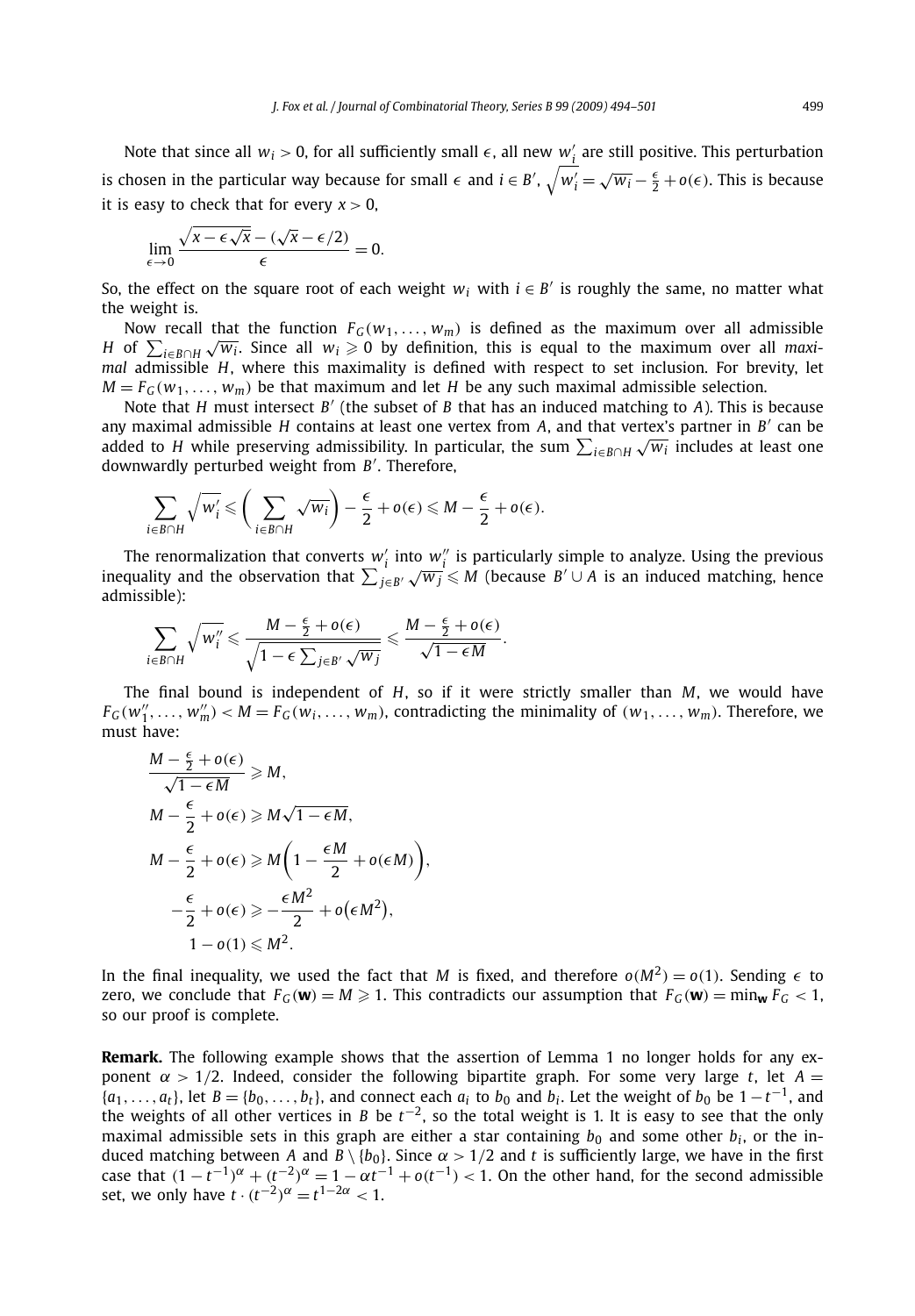#### **4.** *Kr* **-free graphs**

This section is devoted to the proof of Theorem 2. The induction approach we used in Section 2 easily extends to the case of  $K_r$ -free graphs when  $r \geq 4$ , and in fact the argument becomes even simpler. We prove that for any  $r \ge 4$ , every connected  $K_r$ -free graph  $G = (V, E)$  with  $n + 1$  vertices contains an induced tree of size  $\frac{\log n}{4 \log r} + 1$  through any particular vertex. Note that since the logarithm appears in both the numerator and denominator, its base is irrelevant. The statement is clearly true for  $n = 1$ , which starts our induction.

Now, consider any  $n \geq 2$ , and suppose that the statement holds for all smaller values of *n*. Let  $v \in V$  be an arbitrary vertex. We will find an induced tree of size  $\frac{\log n}{4 \log r} + 1$  containing *v*. Recall the well-known fact from Ramsey Theory (see, e.g., Chapter 6.1 of [3]) that any graph with  $a^b \geqslant \binom{a+b-2}{a-1}$ vertices contains either a clique of size *a* or an independent set of size *b*. This implies that the degree of *v* must be less than  $r^{\log n/4 \log r} = n^{1/4}$ , or else we would already be done. Indeed, since *G* is  $K_r$ -free, the neighborhood of *v* would then contain an independent set of size  $\frac{\log n}{4 \log r}$ . The vertices of this set together with *v* form an induced star of the desired size. The same argument also shows that every *w* ∈ *N*(*v*) has less than  $n^{1/4}$  neighbors in *V* \ ({*v*} ∪ *N*(*v*)). Otherwise, by the above discussion, we could find an independent set  $I \subset V \setminus (\{v\} \cup N(v))$  of size  $\frac{\log n}{4 \log r}$ , all of whose vertices are adjacent to *w*. Then, *v*, *w*, and *I* will form a large induced tree containing *v*.

Let  $V_1$ , ...,  $V_m$  be the vertex sets of the connected components of the subgraph of *G* induced by *V*  $\setminus$  ( $\setminus$   $\setminus$   $\setminus$   $\setminus$   $\setminus$   $\setminus$   $\setminus$   $\setminus$   $\setminus$   $\setminus$   $\setminus$   $\setminus$   $\setminus$   $\setminus$   $\setminus$   $\setminus$   $\setminus$   $\setminus$   $\setminus$   $\setminus$   $\setminus$   $\setminus$   $\setminus$   $\setminus$   $\setminus$   $\setminus$   $\setminus$   $\setminus$   $\setminus$   $\setminus$   $\setminus$   $\setminus$   $\setminus$   $\$ we explained above, each vertex in  $N(v)$  is adjacent to fewer than  $n^{1/4}$  sets  $V_i$ , so in particular  $m < |N(v)|n^{1/4} < n^{1/2}$ . We claim that all components  $V_i$  have size at most  $\frac{n}{r^4}$ . Indeed, suppose that some  $|V_i|$  exceeds  $\frac{n}{r^4}$ . Let *u* be a vertex in  $N(v)$  which is adjacent to at least one vertex in *V<sub>i</sub>*. Applying the induction hypothesis to {*u*}  $\cup$  *V<sub>i</sub>*, we find an induced tree *T* through *u* of size  $\frac{\log(n/r^4)}{4\log r} + 1 = \frac{\log n}{4\log r}$ . Then  $\{v\} \cup T$  gives an induced tree of the desired size.

Next, we show that there are more than  $r^2$  indices *i* for which  $|V_i| \geq \frac{\sqrt{n}}{r^2}$  $\frac{\sqrt{n}}{r^2}$ . Indeed, if this were not the case, then the total number of vertices in *V* would be less than:

$$
|\{v\} \cup N(v)| + \sum_{i=1}^{m} |V_i| < 1 + n^{1/4} + m \cdot \frac{\sqrt{n}}{r^2} + r^2 \cdot \frac{n}{r^4} < 1 + n^{1/4} + 2 \cdot \frac{n}{r^2} \le 1 + n^{1/4} + \frac{n}{8}.
$$

This is less than  $n + 1 = |V|$  for all  $n \ge 2$ , which is a contradiction.

Let *B* be the above set of indices for which  $|V_i| \ge \frac{\sqrt{n}}{r^2}$ , and let  $A = N(v)$ . Consider the auxiliary bipartite graph with sides *A* and *B* obtained by connecting  $u \in A$  with  $i \in B$  if *u* is adjacent to at Dipartite graph with sides *A* and *B* obtained by connecting  $u \in A$  with  $t \in B$  if  $u$  is adjacent to at least one vertex in  $V_i$ . Applying Lemma 2, we find subsets  $A' \subset A$  and  $B' \subset B$  with  $|B'| \geq \sqrt{|B|} > r$ such that for each  $i \in B'$  the component  $V_i$  is adjacent to exactly one vertex in  $A' \subset N(v)$ , which we denote  $u(i)$ . In fact,  $|B'| \ge r + 1$  since both  $|B'|$  and  $r$  are integers. Apply the induction hypothesis to each  $\{u(i)\}\cup V_i$  to find an induced tree  $T_i$  containing  $u(i)$  of size at least  $\frac{\log |V_i|}{4\log r}+1$ .

If all  $u(i)$  are distinct, then we can find  $u(i) \neq u(j)$  which are not adjacent in *G*, because this is a set of at least  $r + 1$  vertices in a  $K_r$ -free graph. Then,  $\{v, u(i), u(j)\} \cup T_i \cup T_j$  is an induced tree. On the other hand, if there is some  $u(i) = u(j)$ , then  $\{v, u(i)\} \cup T_i \cup T_j$  is an induced tree. In either case, we find an induced tree containing *v* of size at least

$$
\left| \left\{ v, u(i), u(j) \right\} \right| + \frac{\log |V_i|}{4 \log r} + \frac{\log |V_j|}{4 \log r} \ge 2 + 2 \cdot \frac{\log(\sqrt{n}/r^2)}{4 \log r} = 1 + \frac{\log n}{4 \log r},
$$

as desired. This completes the proof.

#### **5. Concluding remarks**

In this paper, we obtain a lower bound on the size of the largest induced-tree in a  $K_r$ -free graph, which is tight up to a small multiplicative constant. Moreover, our proof shows that we can find a large tree through any particular vertex in the graph. It turns out that this seemingly stronger result is equivalent up to a constant factor to the original problem of finding one large tree.